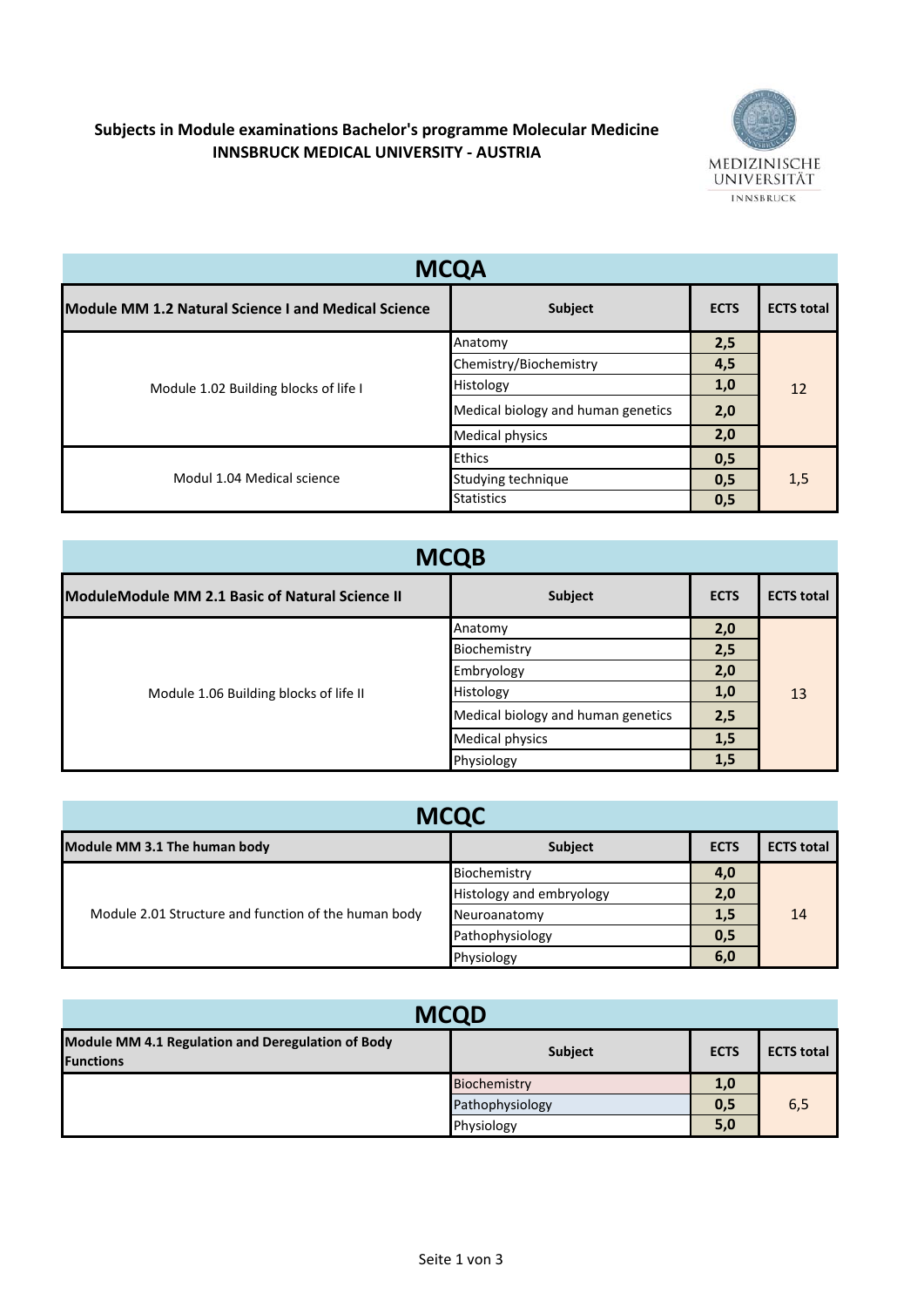| Module MM 4.1 Regulation and Deregulation of Body<br><b>Functions</b> | <b>Subject</b>              | <b>ECTS</b> | <b>ECTS</b> total |
|-----------------------------------------------------------------------|-----------------------------|-------------|-------------------|
|                                                                       | Biochemistry                | 0,5         |                   |
|                                                                       | Gynecology                  | 0,5         |                   |
|                                                                       | Internal medicine           | 0,5         |                   |
|                                                                       | <b>Pediatrics</b>           | 0,5         |                   |
| Module 2.07 Endocrine System                                          | Nuclear medicine            | 0,5         | 5                 |
|                                                                       | Pathology                   | 0,5         |                   |
|                                                                       | Pathophysiology             | 1,0         |                   |
|                                                                       | Pharmacology                | 0,5         |                   |
|                                                                       | Urology                     | 0,5         |                   |
|                                                                       |                             |             |                   |
| Module MM 4.1 Regulation and Deregulation of Body<br><b>Functions</b> | Subject                     | <b>ECTS</b> | <b>ECTS</b> total |
|                                                                       | <b>Medical Microbiology</b> | 0,5         |                   |
|                                                                       | Internal medicine           | 1,5         |                   |
| Module 2.08 Blood                                                     | <b>Pediatrics</b>           | 0,5         | 3,5               |
|                                                                       | Pathology                   | 0,5         |                   |
|                                                                       | Pathophysiology             | 0,5         |                   |
| Module MM 4.1 Regulation and Deregulation of Body<br><b>Functions</b> | <b>Subject</b>              | <b>ECTS</b> | <b>ECTS total</b> |
| Humanmed. Modul 2.09 Grundlagen der Pathologie VO                     | Pathology                   | 0,5         | 1,0               |

| <b>MCQE</b>                                       |                             |             |                   |
|---------------------------------------------------|-----------------------------|-------------|-------------------|
| <b>Module MM 5.1 Selected Diseases</b>            | <b>Subject</b>              | <b>ECTS</b> | <b>ECTS total</b> |
|                                                   | <b>Medical Microbiology</b> | 4,00        | $\overline{7}$    |
|                                                   | Pathology                   | 0,50        |                   |
| Module 2.12 Infection, Immunology and Allergology | Pathophysiology             | 1,50        |                   |
|                                                   | Pharmacology                | 1,00        |                   |
| <b>Module MM 5.1 Selected Diseases</b>            | <b>Subject</b>              | <b>ECTS</b> | <b>ECTS</b> total |
|                                                   | <b>Medical Microbiology</b> | 0,50        |                   |
|                                                   | Pathology                   | 0,50        |                   |
| Module 2.13 Cardiovascular System                 | Pathophysiology             | 0,50        | 3                 |
|                                                   | Pharmacology                | 1,50        |                   |
| <b>Module MM 5.1 Selected Diseases</b>            | <b>Subject</b>              | <b>ECTS</b> | <b>ECTS total</b> |
|                                                   | <b>Medical Microbiology</b> | 0,50        | $\overline{2}$    |
| Module 2.14 Respiratory Tract                     | Pathology                   | 0,50        |                   |
|                                                   | Pathophysiology             | 0,50        |                   |
|                                                   | Pharmacology                | 0,50        |                   |
| <b>Module MM 5.1 Selected Diseases</b>            | <b>Subject</b>              | <b>ECTS</b> | <b>ECTS total</b> |
|                                                   | <b>Medical Microbiology</b> | 0,50        | 1,5               |
| Module 2.15 Kidney                                | Pathology                   | 0,50        |                   |
|                                                   | Pathophysiology             |             |                   |
|                                                   | Pharmacology                | 0,50        |                   |